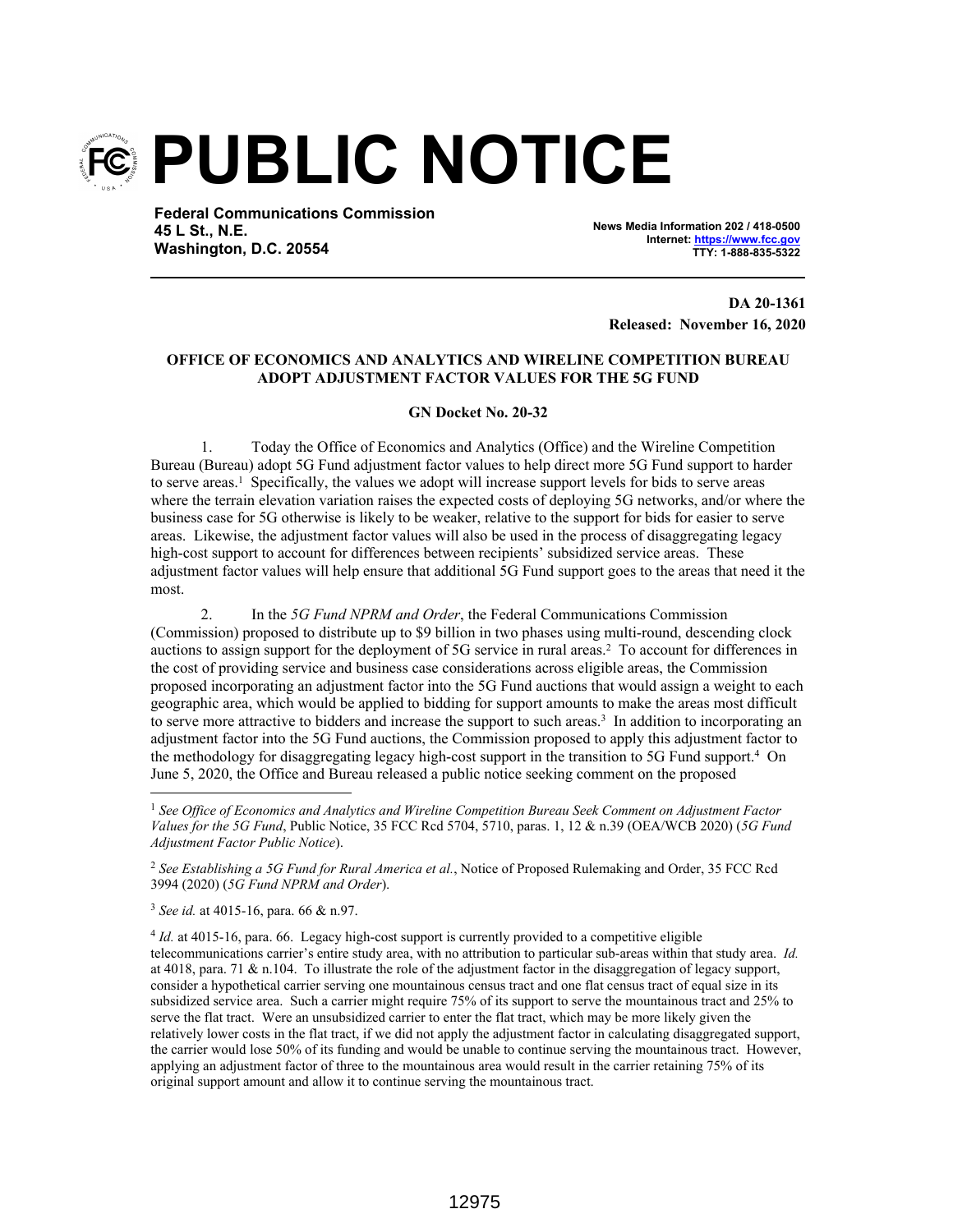adjustment factor values, the three analyses that inform the values, and the application of the adjustment factor to the disaggregation of legacy support.<sup>5</sup>

3. In the *5G Fund Report and Order*, the Commission adopted its proposal to incorporate an adjustment factor into the 5G Fund auctions that will assign a weight to each geographic area and apply that adjustment factor to bidding for support amounts; this adjustment factor also will be applied to the methodology for disaggregating legacy high-cost support.<sup>6</sup> Below, we provide the adjustment factor values, and we discuss the studies underlying our decision to adopt these values for use in a 5G Fund auction and in the methodology for the disaggregation of legacy high-cost support.

4. *Adjustment Factor Values.* In the *5G Fund Adjustment Factor Public Notice*, the Office and Bureau proposed values for an adjustment factor that operates along two dimensions: terrain elevation variation and demand, using median household income as a proxy.<sup>7</sup> These two dimensions were included to account for differences in network deployment costs and business case considerations that stem from the geographic and economic variations in the United States.<sup>8</sup> We proposed in the *5G Fund Adjustment Factor Public Notice* that areas be sorted into terrain elevation variation and demand factor groups according to their characteristics.<sup>9</sup> The terrain elevation variation dimension is intended to address, in part, network cost differences across areas, while the demand factor is intended to address differences in expected revenues across areas.<sup>10</sup>

5. We adopt the following adjustment factor values, as proposed in the *5G Fund Adjustment*  Factor Public Notice.<sup>11</sup> We find that these adjustment factor values, informed by the three economic analyses laid out in the *5G Fund Adjustment Factor Public Notice*, <sup>12</sup> appropriately reflect the relative cost of serving areas with differing terrain characteristics, as well as the potential business case for each area,

<sup>7</sup> *See 5G Fund Adjustment Factor Public Notice,* 35 FCC Rcd at 5710, Fig. 1.

8 *Id.* at 5706-08, paras. 7-11.

<sup>10</sup> *5G Fund Adjustment Factor Public Notice*, 35 FCC Rcd at 5706-08, paras. 6-11.

<sup>11</sup> *Id.* at 5710, Fig. 1.

<sup>12</sup> *Id.* at 5710-11, paras. 15-17, 5716-40, Appx. B, paras. 1-52.

<sup>5</sup> *See 5G Fund Adjustment Factor Public Notice*, 35 FCC Rcd at 5704, 5709-10, paras. 1, 12-14 & n.39; *see also 5G Fund NPRM and Order*, 35 FCC Rcd at 4060-61, paras. 201-03 (directing the Office and Bureau "to propose and seek public comment on (1) adjustment factor values and the underlying methodologies that could be used to develop them; and (2) a process by which the adjustment factor could be applied to the disaggregation of legacy support consistent with the proposal in the *5G Fund NPRM*").

<sup>6</sup> *Establishing a 5G Fund for Rural America*, Report and Order, FCC 20-150, at 23, para. 54 (Oct. 29, 2020) *(5G Fund Report and Order*). For a 5G Fund auction, the Commission deferred the final determination of the precise manner in which the adjustment factor will be incorporated into the auction mechanism to the pre-auction process. *Id.* at 25, para. 58.

<sup>9</sup> *See generally id.* at 5714-15, Appx. A: Terrain Elevation, 5716-49, Appx. B: Economic Analyses Supporting the Proposed Adjustment Factor. Under the approach proposed in the *5G Fund Adjustment Factor Public Notice,* an area's terrain classification is determined by its average standard deviation of elevation. *See id.* at 5714. Areas are separated into one of three categories: 1) flat (standard deviation of 40 meters or less); 2) hilly (standard deviation between 40 and 115 meters); and 3) mountainous (standard deviation greater than 115 meters). *Id.* Similarly, areas' demand classification is determined by the areas' median household income. *See id.* at 5710, Fig. 1, para. 15. We note that the category thresholds for the medium- and high-income categories represent 2017 median household incomes that are 150% and 200% of the poverty line for a family of three, respectively. Annual Update of the HHS Poverty Guidelines, 82 Fed. Reg. 8831 (Jan. 31, 2017). Consistent with the adjustment factor values we adopt below, we will use the latest available data on terrain and median household income appropriate for such purposes to classify areas into the adjustment factor categories concurrent with the Commission's release of the map of final areas eligible for 5G Fund Phase I support.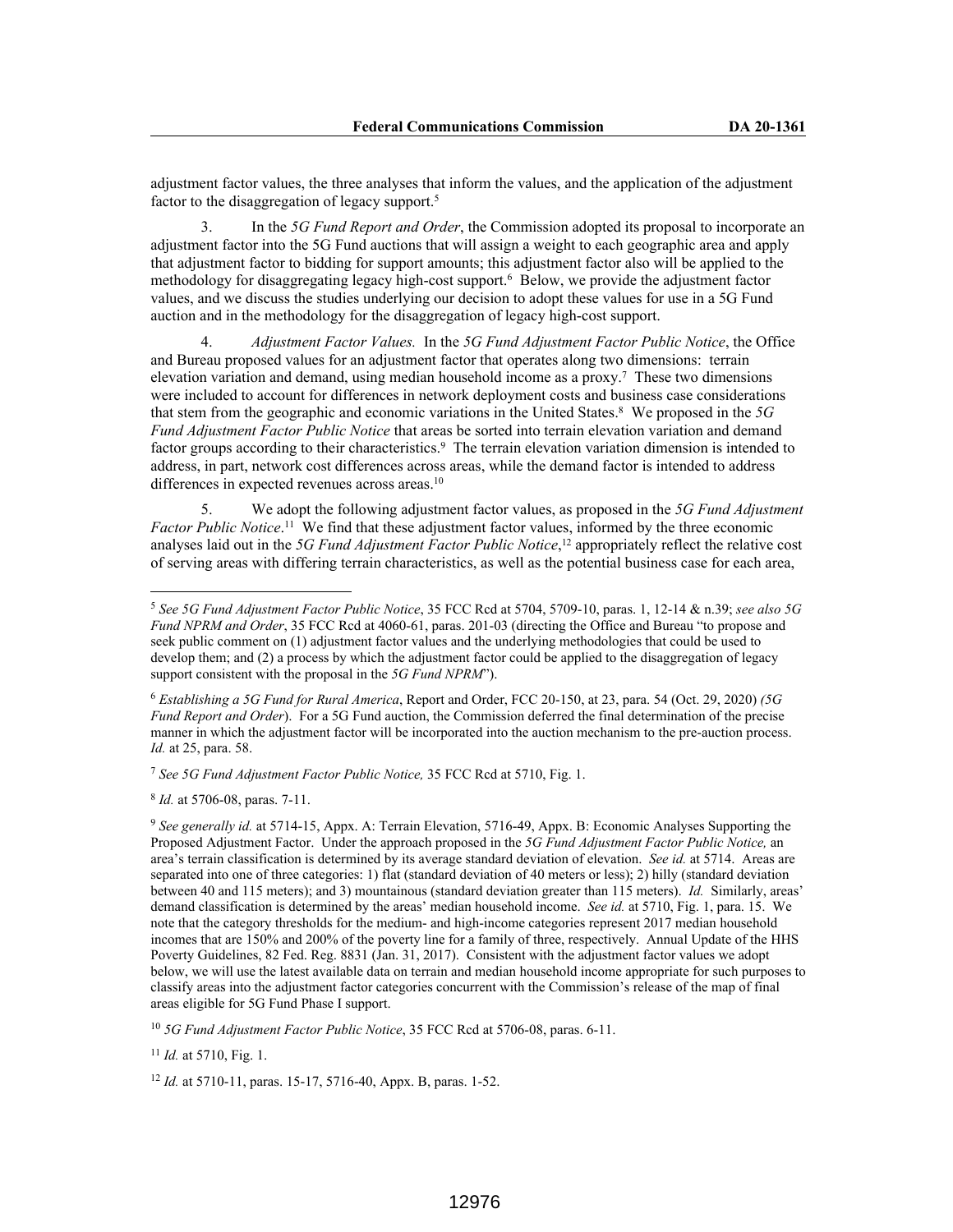with less profitable areas receiving greater weight and therefore more support.<sup>13</sup> Using these values to help distribute 5G Fund support to, and disaggregate legacy support in, a range of areas across the country that are geographically and economically diverse serves the public interest.

|                       | <b>Terrain Elevation Variation</b> |      |       |             |
|-----------------------|------------------------------------|------|-------|-------------|
|                       |                                    | Flat | Hilly | Mountainous |
| <b>Demand Factors</b> | Low                                |      | 2.4   | 3.8         |
|                       | Medium                             |      | 2.3   | 3.5         |
|                       | High                               |      | 2.0   | 3.0         |

**Fig. 1: Adjustment Factor Values**

6. *Use of An Adjustment Factor in Bidding*. Commenters generally support the use of an adjustment factor to increase support in higher-cost, less-profitable areas, and no commenter suggests alternative adjustment factor values to those proposed in the *5G Fund Adjustment Factor Public Notice*. 14 Although no commenter objects to the use of terrain elevation variation and median household income in the determination of the adjustment factor, several commenters suggest that the adjustment factor should consider other variables. For example, the Massachusetts Department of Telecommunications and Cable suggests that the adjustment factor should incorporate the "differences in the cost of labor and transportation to both deploy and operate 5G service, as well as differences in the cost of utility and other

<sup>13</sup> *5G Fund Report and Order* at 23-24, para. 54.

<sup>14</sup> *See, e.g.*, AST&Science LLC 5G Fund NPRM Comments at 28.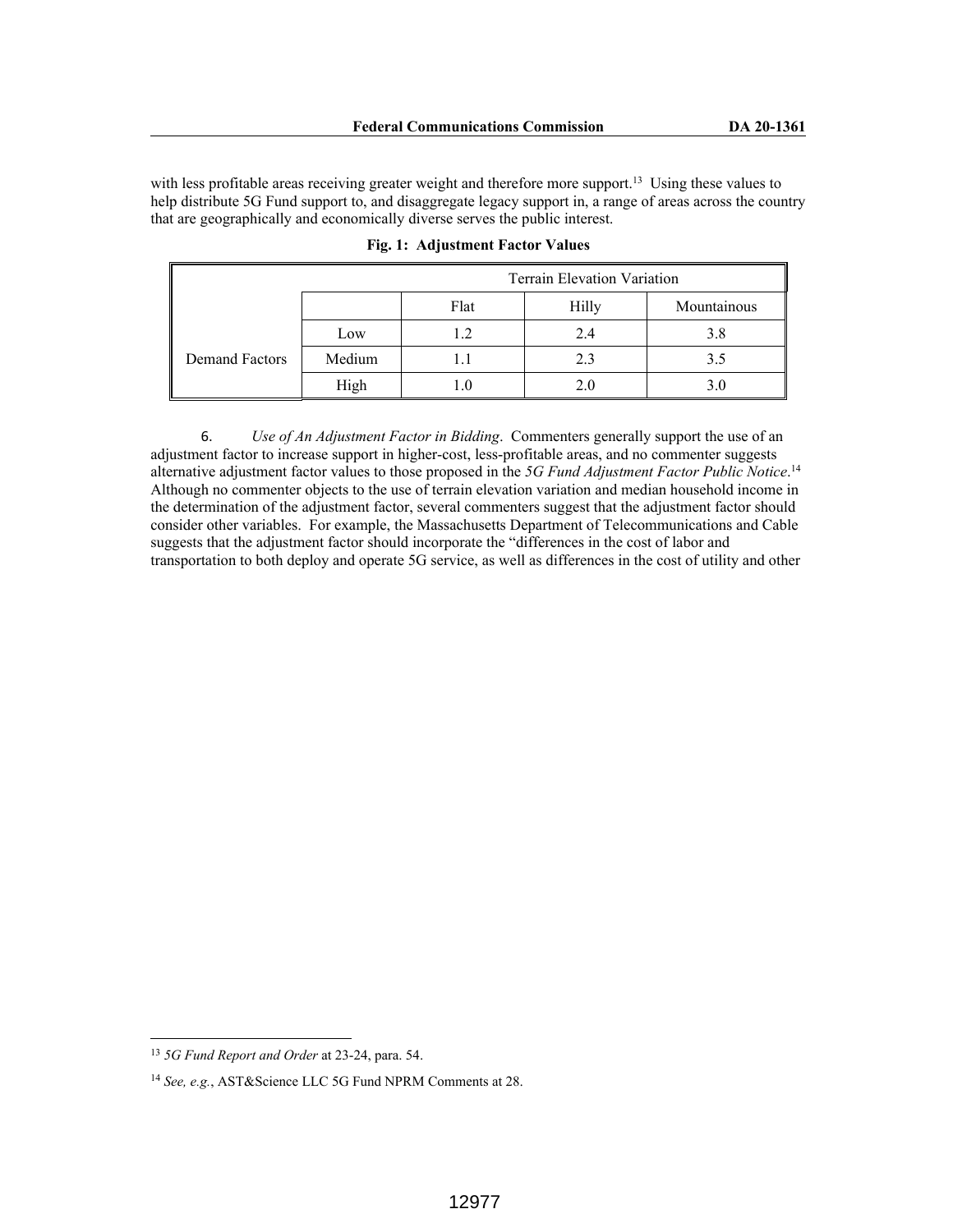operating costs."<sup>15</sup> Smith Bagley notes that the adjustment factor does not account for the existing infrastructure in an area.<sup>16</sup>

7. We are not persuaded by these arguments and decline to increase the number of components or categories that make up the adjustment factor. We acknowledge that terrain elevation variation and median household income do not exhaust the list of potentially relevant variables. Likewise, we acknowledge that when we separate areas into categories, the areas near the midpoint of the category will have their relative costs and business cases more accurately represented by the adjustment factor values than areas at the margins. Nevertheless, as noted in the *5G Fund Report and Order*, the adjustment factor adopted by the Commission is not intended to fully offset the differences inherent in providing service to different types of areas.<sup>17</sup> Rather, it is intended to "make the most difficult areas to serve more attractive at auction in order to encourage more bidding for these areas."<sup>18</sup> Moreover, we selected terrain elevation variation and median household income as the two dimensions for the

<sup>16</sup> *See* Smith Bagley 5G Fund Adjustment Factor Public Notice Reply Comments at 3, 6-7. While it argues that failing to account for "deficient infrastructure" on Tribal lands will result in these areas receiving no support in the 5G Fund auctions, *id*. at 6-7, Smith Bagley does not identify an appropriate data source for us to determine whether the infrastructure in an area is deficient. The Commission's decision to require legacy support recipients to submit network infrastructure data for their subsidized service areas in their initial report of current service offerings and subsequent annual reports, *5G Fund Report and Order* at 40, 42, paras. 93, 97, likewise would not be sufficient to allow us to determine the infrastructure of areas outside of the areas that receive legacy support, nor would such data provide us with an indication of the state of the area's electrical or plumbing infrastructure that Smith Bagley asserts should be considered. *See* Smith Bagley 5G Fund Adjustment Factor Public Notice Reply Comments at 6. Conversely, we do have reliable data on terrain variation and median household income. We conclude that these variables taken together can sufficiently account for the relative differences in costs and business case such that bidders in the 5G Fund auctions will be encouraged to bid on these high-cost Tribal lands.

<sup>17</sup> *See 5G Report and Order* at 23-24, para. 54.

<sup>18</sup> *5G Fund Adjustment Factor Public Notice*, 35 FCC Rcd at 5704, para. 1.

<sup>&</sup>lt;sup>15</sup> Massachusetts Department of Telecommunications and Cable 5G Fund NPRM Comments at 10. The Massachusetts Department of Telecommunications and Cable argues that it would be a departure from the Commission's past practice in Mobility Fund Phase II, Connect America Fund Phase II (Auction 903), and the Rural Digital Opportunity Fund Phase I (Auction 904) if the 5G Fund adjustment factor does not incorporate the costs of labor, transportation, and the differences in the cost of utility and other operating costs. *Id*. We disagree. None of these programs adopted an adjustment factor that increased the support awarded per unit in the auction and thus references to such programs are inapposite. The *Mobility Fund Phase II Order*, which the Massachusetts Department of Telecommunications and Cable cites, rejected relying upon a model that included such factors and instead decided to use a reverse auction mechanism to award support. *See Connect America Fund; Universal Service Reform – Mobility Fund*, Report and Order and Further Notice of Proposed Rulemaking, 32 FCC Rcd 2152, 2158-59, paras. 18-20 (2017). For Auction 903 and Auction 904, the Massachusetts Department of Telecommunications and Cable misconstrues the Commission's adoption of cost thresholds for the purposes of establishing eligible locations as setting reserve prices based upon these factors. Moreover, the reverse auction mechanism used in Auction 903 and Auction 904 did not award support based upon the cost thresholds used for establishing eligible locations, but rather awarded support as determined by a formula that incorporates the clock percentage as well as the service tier and latency of the bid and the applicable reserve price. *Rural Digital Opportunity Fund Phase I Auction Scheduled for October 29, 2020; Notice and Filing Requirements and Other Procedures for Auction 904*, Public Notice, 35 FCC Rcd 6077, 6147-48, paras. 215-19. In any event, insofar as the Commission addressed this issue differently in other proceedings, we acknowledge that we are taking a different approach here, declining to incorporate additional costs into the adjustment factor for the reasons explained herein. As noted above, the 5G Fund adjustment factor is not meant to reflect actual costs and is meant to increase the availability of funds to areas that are more challenging to serve due to terrain and the business case. Further, the Commission specifically rejected the Massachusetts Department of Telecommunications and Cable's proposal to incorporate additional factors into the 5G Fund adjustment factor. *See 5G Fund Report and Order* at 25-26, para. 60.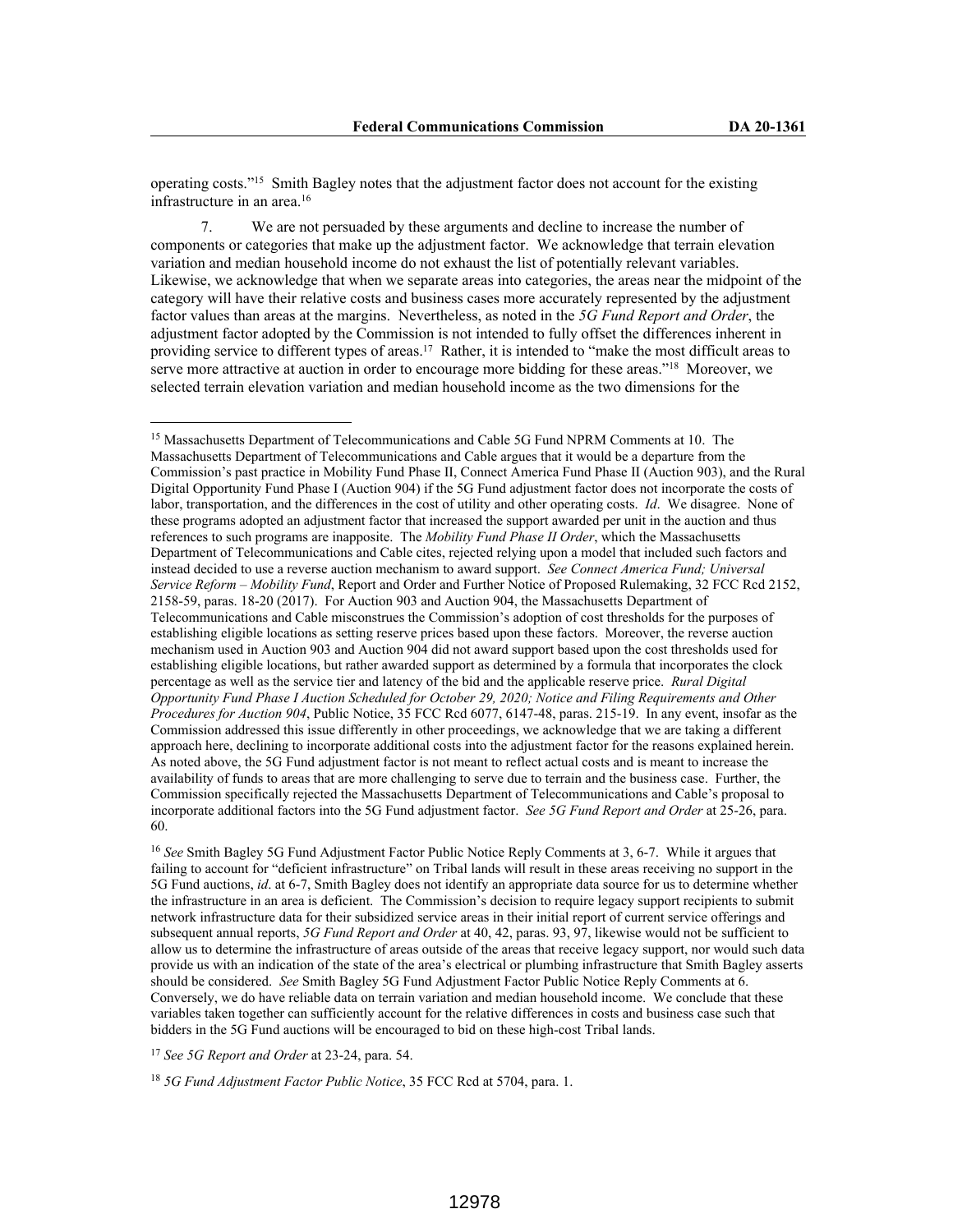adjustment factor characteristics because they are important factors in characterizing deployment costs and business case considerations, respectively, and because there is more readily available and verifiable data with which to apply these two factors.<sup>19</sup> As we discussed in the *5G Fund Adjustment Factor Public Notice*, terrain elevation variation captures differences in network costs because "wireless network engineering principles indicate that greater variability of terrain in a given geographic area reduces the signal strength received by a mobile user, which requires wireless carriers to build more sites to provide the same quality of service."<sup>20</sup> As a result, areas with higher terrain elevation variation generally have higher capital expenditures, operating expenditures, and leasing costs.<sup>21</sup> Similarly, we also discussed the importance of demand factors and the role that expected revenues play in carriers deployment decisions.<sup>22</sup> The Entry Model Adjustment Factor study found that, all else equal, areas with higher median household incomes are more likely to be covered, a finding consistent with the basic assumption that higher income areas are more profitable.<sup>23</sup>

8. *Economic Analyses.* To inform the proposed adjustment factor values, the Office and Bureau included three economic analyses.<sup>24</sup> The first analysis (the Entry Model) used coverage data to estimate the effect that an area's physical and demographic characteristics have on carriers' network deployment decisions.<sup>25</sup> The second analysis (the Cell Site Density Model) examined how cell site spacing changes as terrain roughness increases.<sup>26</sup> The third analysis (the Auction Bidding Model) used Mobility Fund Phase I (Auction 901) bidding data to estimate how terrain roughness and other factors affected carriers' bids.<sup>27</sup>

9. Discussion of the economic analyses in the record is limited, and no party submitted an alternative economic analysis. T-Mobile commends "the Commission's efforts to derive a reasonable adjustment factor for use in the 5G Fund,"<sup>28</sup> and RWA notes that "the Entry Model and the Cell Site Density Model consider factors that are relevant to the terrain, demand for, and costs of constructing a 5G network."<sup>29</sup> RWA and NTCA, on the other hand, argue that the Auction Bidding Model should not be used to determine the adjustment factor values.<sup>30</sup> RWA and NTCA contend that bidding data from the Mobility Fund Phase I auction is distorted and that the Mobility Fund Phase I auction is not an appropriate analogue because it provided one-time funding for capital expenditures, while the 5G Fund would be a ten-year continuing support mechanism that provides funding for capital expenditures and operational expenses.<sup>31</sup> In addition, RWA contends that the Mobility Fund Phase I auction data should be disregarded because bidding decisions were based on 2012 pricing, which is not comparable to today's

- <sup>27</sup> *See id.* at 5735-40, Appx. B, paras. 39-52.
- <sup>28</sup> T-Mobile 5G Fund NPRM Reply Comments at 5.

<sup>29</sup> RWA 5G Fund Adjustment Factor Public Notice Comments at 6.

<sup>30</sup> *Id.* at 6-8; NTCA 5G Fund Adjustment Factor Public Notice Comments at 4-5.

<sup>31</sup> RWA 5G Fund Adjustment Factor Public Notice Comments at 7-8; NTCA 5G Fund Adjustment Factor Public Notice Comments at 4-5.

<sup>19</sup> *See id.* at 5747, Appx. B, Fig. B-12.

<sup>20</sup> *See id.* at 5726, Appx. B, para. 18.

<sup>21</sup> *See id.* at 5706-07, para. 7.

<sup>22</sup> *See id.* at 5716, Appx. B, para 2.

<sup>23</sup> *See id.* at 5721, Appx. B, para 15.

<sup>24</sup> *See generally id.* at 5716-40, Appx. B, paras. 2-52.

<sup>25</sup> *See id.* at 5716-26, Appx. B, paras. 2-17.

<sup>26</sup> *See id.* at 5726-35, Appx. B, paras. 18-38.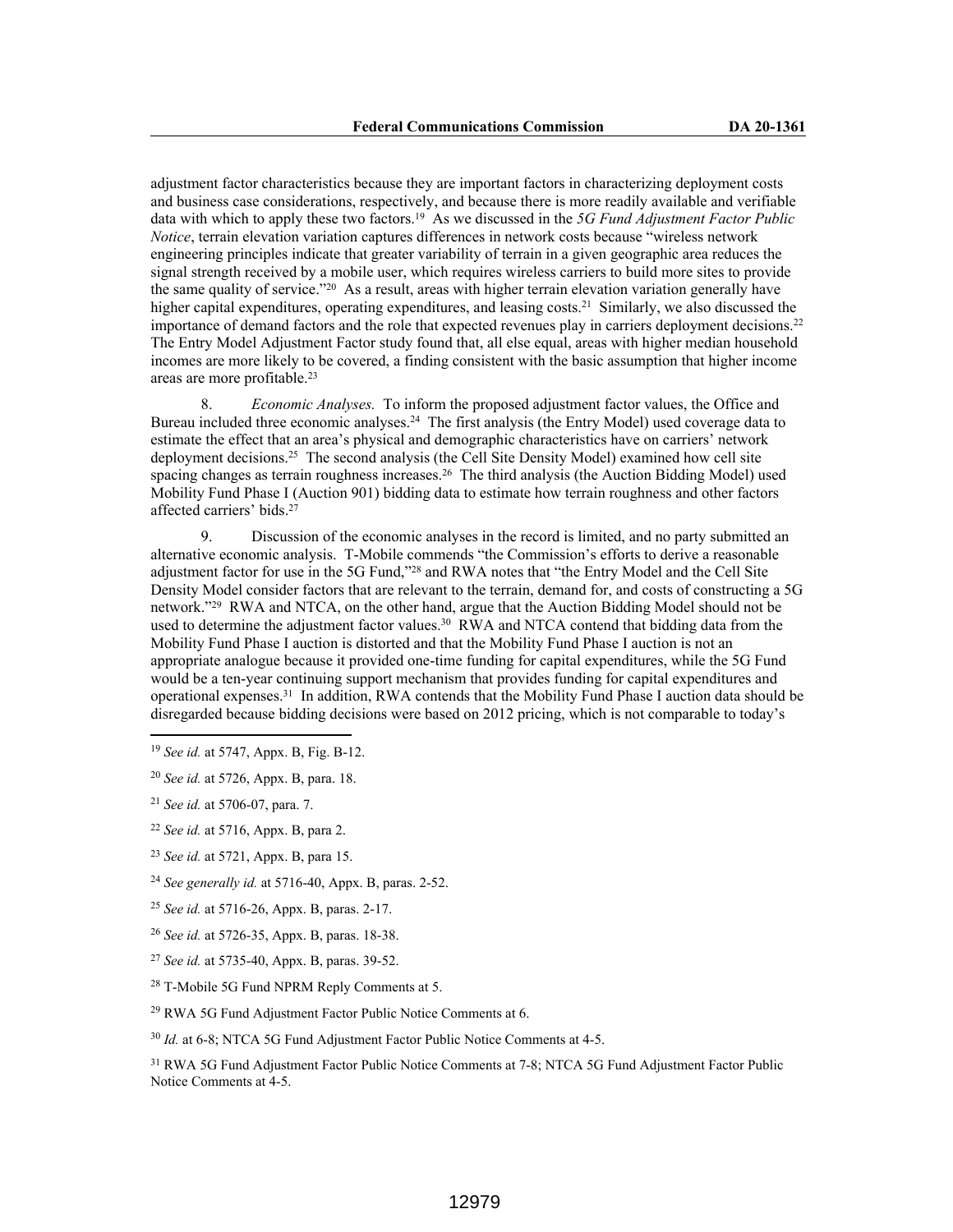pricing.<sup>32</sup> RWA and NTCA also argue that the Commission should not rely on Mobility Fund Phase I data because, at the time of the auction, carriers could still use network equipment from low-cost equipment suppliers that have since been designated by the Commission as national security threats.<sup>33</sup> Thus, RWA and NTCA argue that the auction analysis should not be used in the determination of the 5G Fund adjustment factor.<sup>34</sup>

10. We acknowledge the contextual differences between the Mobility Fund Phase I auction and the upcoming 5G Fund auctions, but do not find that such differences unduly undermine the analysis. While the timing and one-time funding nature of the Mobility Fund Phase I auction and the presence of Huawei and ZTE as low-cost equipment options for Mobility Fund Phase I support recipients may have influenced the absolute bid amounts, RWA and NTCA fail to explain why the relative bid amounts would differ significantly compared with a more recent long-term funding auction where bidders could not use Huawei and ZTE equipment.<sup>35</sup> We find it more likely that the calculated adjustment factor should be largely invariant to differences in funding type and radio equipment costs.<sup>36</sup> Similarly, RWA and NCTA's arguments that the Mobility Fund Phase I auction is not an appropriate point of comparison because that auction provided only funding for capital expenditures whereas the 5G Fund will provide funding for both capital and operational expenditures likewise does not undermine our analysis here because the adjustment factor values we adopt are meant to capture the relative differences in cost and business case for different areas. That is, reliance upon bid amounts in an auction that did not award operational expenses should not affect the relative differences in costs because bidders in the 5G Fund auctions will be able to consider the entirety of costs (including both capital and operational expenditures). Thus, any additional operational expenses will be reflected in higher bidding values in the auction but the relative differences between areas is likely to remain the same. Moreover, our conclusions about the appropriateness of using Mobility Fund Phase I auction data are also consistent with all three models producing comparable adjustment factor estimates. We find that the information regarding the relative bidding incentives across areas produced by the Auction Bidding Model outweighs any concerns with the absolute levels of the bidding data.

11. *Use of an Adjustment Factor for Disaggregation of Legacy High-Cost Support.* In the *5G Fund Adjustment Factor Public Notice*, the Office and Bureau sought comment on the appropriate

<sup>34</sup> RWA 5G Fund Adjustment Factor Public Notice Comments at 6-7; NTCA 5G Fund Adjustment Factor Public Notice Comments at 4-5.

<sup>35</sup> The absolute level of the bids does not necessarily affect the relative differences across areas. For example, if all bids were 20% lower in absolute level due to factors related to the auction's context, the ratio of bids across areas would be unaffected.

<sup>36</sup> There are two cases to consider. In the case where the costs to build and operate towers are the same across terrain types and more towers are needed to cover rougher terrain, the cost of radio equipment would have no effect on the calculated adjustment factors. In the case where towers cost more to build and operate in rougher terrain, the absolute cost of radio equipment could affect the adjustment factor. However, given that radio equipment costs are a very low percentage of the overall costs to build and operate a network, the change in the calculated adjustment factor would be negligible. *See generally* Omnibus Broadband Initiative, *A Broadband Network Cost Model: A basis for public funding essential to bringing nationwide interoperable communications to America's first responders, OBI Technical Paper No. 2* (Apr. 2010), https://transition.fcc.gov/national-broadband-plan/broadbandnetwork-cost-model-paper.pdf.

<sup>32</sup> RWA 5G Fund Adjustment Factor Public Notice Comments at 8.

<sup>33</sup> *Protecting Against National Security Threats to the Communications Supply Chain Through FCC Programs et al.*, Report and Order, Further Notice of Proposed Rulemaking, and Order, 34 FCC Rcd 11423, 11433, para. 26 (2019); *see generally Protecting Against National Security Threats to the Communications Supply Chain Through FCC Programs – Huawei Designation*, Order, 35 FCC Rcd 6604 (PSHSB 2020); *Protecting Against National Security Threats to the Communications Supply Chain Through FCC Programs – ZTE Designation*, Order, 35 FCC Rcd 6633 (PSHSB 2020).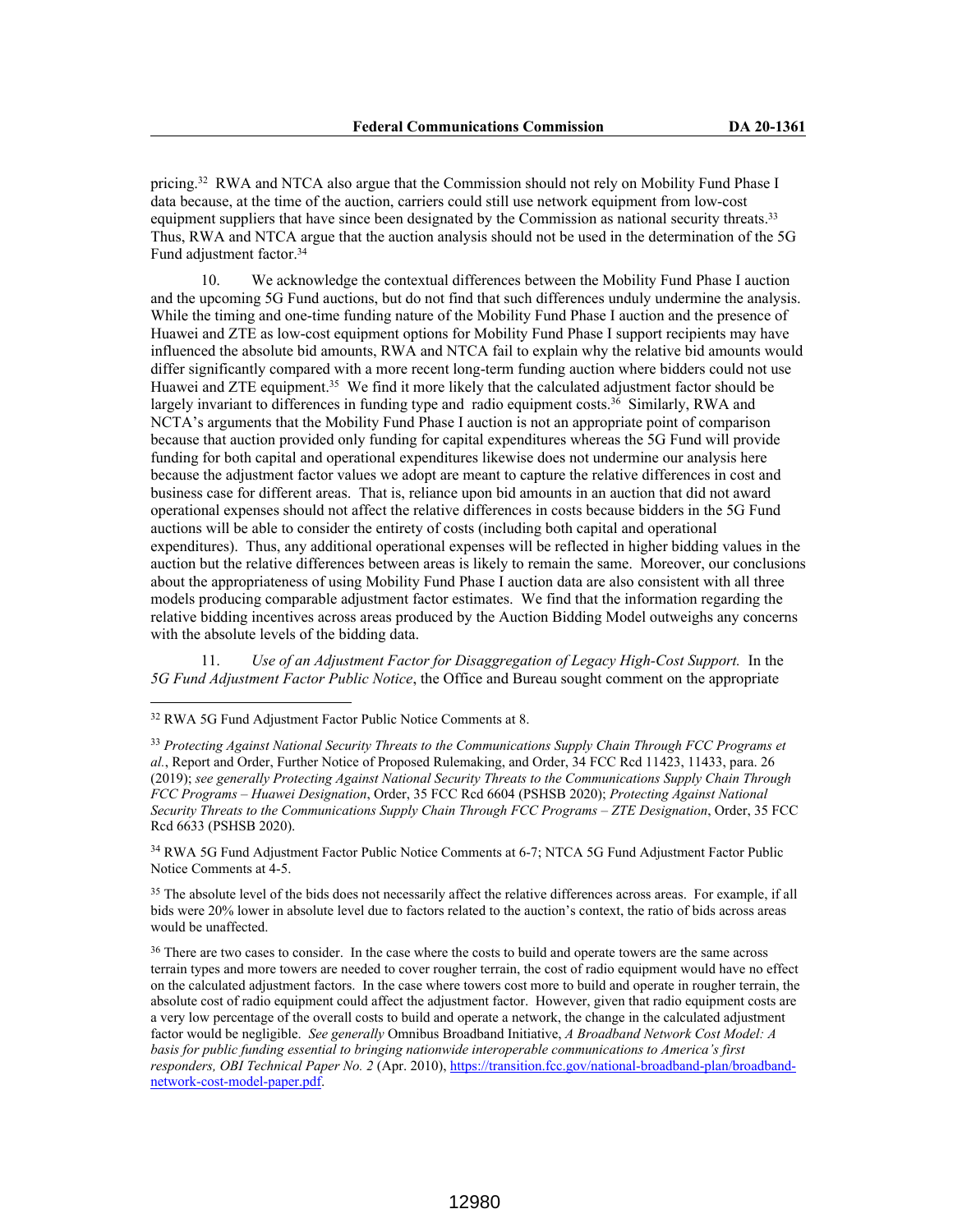adjustment factor values for the disaggregation of legacy high-cost support to account for differences in costs across areas and the underlying methodologies that could be used to develop the values.<sup>37</sup> In the *5G Fund Report and Order*, the Commission concluded that the adjustment factor values that are adopted by the Office and Bureau for a 5G Fund auction also would be used for the disaggregation of legacy highcost support.<sup>38</sup> Accordingly, we adopt the adjustment factor values proposed in the *5G Fund Adjustment Factor Public Notice,* as set forth in Fig. 1 above, for use in the process of disaggregating legacy support.<sup>39</sup>

12. We note that some commenters oppose using the adjustment factor in the disaggregation process.<sup>40</sup> These commenters generally argue that, because the adjustment factor does not capture all of the characteristics of the particular service areas for which legacy support is provided, it is not appropriate to apply the factor when disaggregating legacy support.<sup>41</sup> For example, RWA argues that the adjustment factor should account for foliage.<sup>42</sup> RWA also asserts that the terrain categories are too broad and, as a result, areas near the margins will be disadvantaged.<sup>43</sup> They propose instead that the Commission rely on service providers' knowledge of their subsidized areas to estimate the costs of deploying in those areas.<sup>44</sup>

13. The Commission rejected the argument that the adjustment factor should not be applied to the disaggregation of legacy support.<sup>45</sup> In the *5G Fund Report and Order*, the Commission found that "[u]sing an adjustment factor is appropriate because it will alleviate potential concerns over a carrier losing a disproportionate amount of its legacy support resulting from a disaggregation methodology in which more costly areas would be treated the same as less costly areas with respect to subsidies

<sup>41</sup> *See, e.g.*, RWA 5G Fund Adjustment Factor Public Notice Comments at 2-5.

<sup>43</sup> RWA 5G Fund Adjustment Factor Public Notice Comments at 4.

<sup>44</sup> *See, e.g.*, RWA 5G Fund Adjustment Factor Public Notice Comments at 3-4.

<sup>45</sup> *5G Fund Report and Order* at 25, para. 59.

<sup>37</sup> *See 5G Fund Adjustment Factor Public Notice,* 35 FCC Rcd at 5706, 5709, paras. 5, 12 & n.39; *5G Fund NPRM and Order*, 35 FCC Rcd at 4015-16, 4060-61, paras. 66, 201-03. In cases where the transition of legacy support occurs across areas of different types, such as eligible areas and ineligible areas, the adjustment factor would be used to scale the actual square kilometers associated with each disaggregated area. *See 5G Fund NPRM and Order*, 35 FCC Rcd at 4017-18, para. 71.

<sup>38</sup> *5G Fund Report and Order* at 23-24, paras. 54-55.

<sup>39</sup> *5G Fund Adjustment Factor Public Notice,* 35 FCC Rcd at 5706, para. 5.

<sup>40</sup> *See, e.g.*, RWA 5G Fund Adjustment Factor Public Notice Comments at 1-5; NTCA 5G Fund Adjustment Factor Public Notice Comments at 2.

<sup>&</sup>lt;sup>42</sup> In its comments, RWA notes the "substantial adverse effect on signals in the 850 MHz cellular band" caused by pine trees and raises concerns that some areas classified as evergreen forest by the National Land Cover Database contain many pine trees while others contain other tree species and few or no pine trees. RWA 5G Fund Adjustment Factor Public Notice Comments at 4-5. While we acknowledge that there may be limitations in the precision of the terrain and income data upon which we rely, we note that each of the models already implicitly account for foliage, and thus it is unnecessary for us to add foliage as a third variable when determining the adjustment factor values. *See 5G Fund Adjustment Factor Public Notice*, 35 FCC Rcd at 5716-17, Appx. B, para. 3 & n.8 (using carrierreported 4G LTE mobile broadband coverage data, which inherently incorporate clutter data including foliage into the carriers' propagation modeling, in the Entry Model); *id.* at 5729-30, Appx. B, paras. 27-28 (using a simplified propagation model which incorporates antenna height and terrain, "where terrain reflects not only the variation in elevation, but also other factors that affect propagation such as buildings and foliage" in the Cell Site Density Model); *id.* at 5737-38, Appx. B, paras. 47-48 (using "measure[s] of terrain roughness, population density, tract median household income, road miles, and percent forested land" with "[t]errain roughness . . . captur[ing] the effect of terrain on increased construction costs and reduced signal propagation distances" in the Auction Bidding Model).